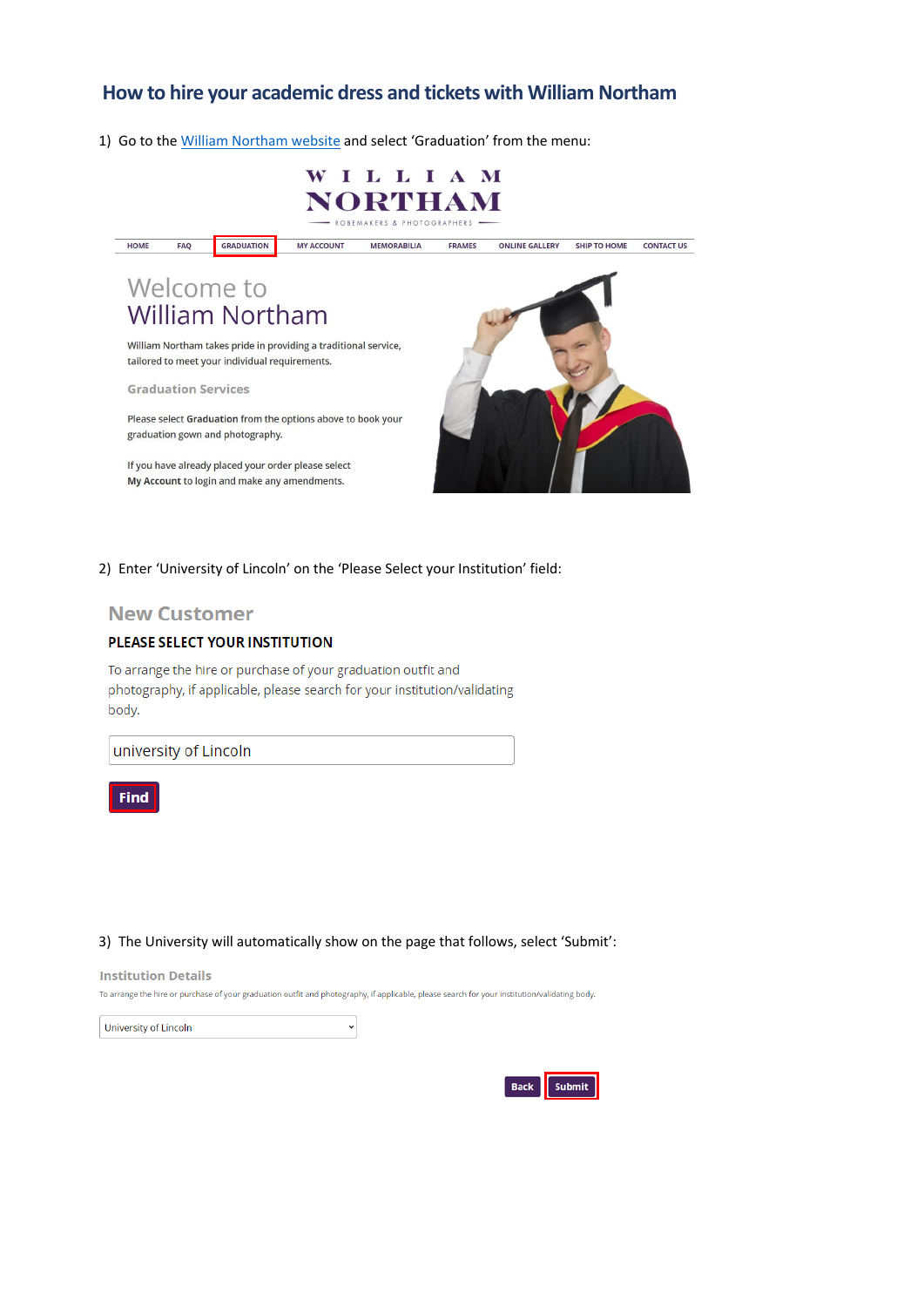4) Provide your Student ID details by giving your University, your surname as it was registered with the University starting with the three letters, and provide the email address to which you would like your order confirmation to be sent to (this does not need to be your student email address). Once complete, please select 'Submit':

|  | <b>Your Graduation</b> |
|--|------------------------|
|  |                        |

|                     | <b>Student ID Details</b><br>StudentID |
|---------------------|----------------------------------------|
| Example ID: 1234567 |                                        |
| ID:                 |                                        |
| Surname:            |                                        |
| Email:              |                                        |
|                     | <b>Submit</b>                          |

5) The following page will provide you with confirmation of the ceremony to which you have been invited. Please select 'Next' to continue with the gown hire process:

| <b>CEREMONY DETAILS</b><br>Please note: This site is for student orders only. If this is not the ceremony you<br>wish to attend, then please contact your University | UNIVERSITY OF<br><b>LINCOLN</b> | <b>Not Hiring a</b><br>Gown?<br><b>Click here to buy</b> |
|----------------------------------------------------------------------------------------------------------------------------------------------------------------------|---------------------------------|----------------------------------------------------------|
| You have been allocated to attend on:<br>Lincoln Cathedral, 27 April 2022, 14:30                                                                                     |                                 |                                                          |
| Choose from a range of accessories specific to your institution                                                                                                      |                                 |                                                          |
|                                                                                                                                                                      |                                 | <b>Exit</b><br><b>Next</b><br><b>Back</b>                |

6) The next webpage will again confirm the ceremony you have been invited and also confirm the award which you will be receiving. Please press 'Next' to continue with the booking process.

# **Award Details**

You are graduating with:

**Institution** University of Lincoln

Lincoln Cathedral, 27 April 2022, 14:30 **Ceremony** 

Level of award Bachelors/1st Degrees

Name of award All Bachelor Degrees



**If any of these details are incorrect, please contact [graduation@lincoln.ac.uk](mailto:graduation@lincoln.ac.uk) before continuing.**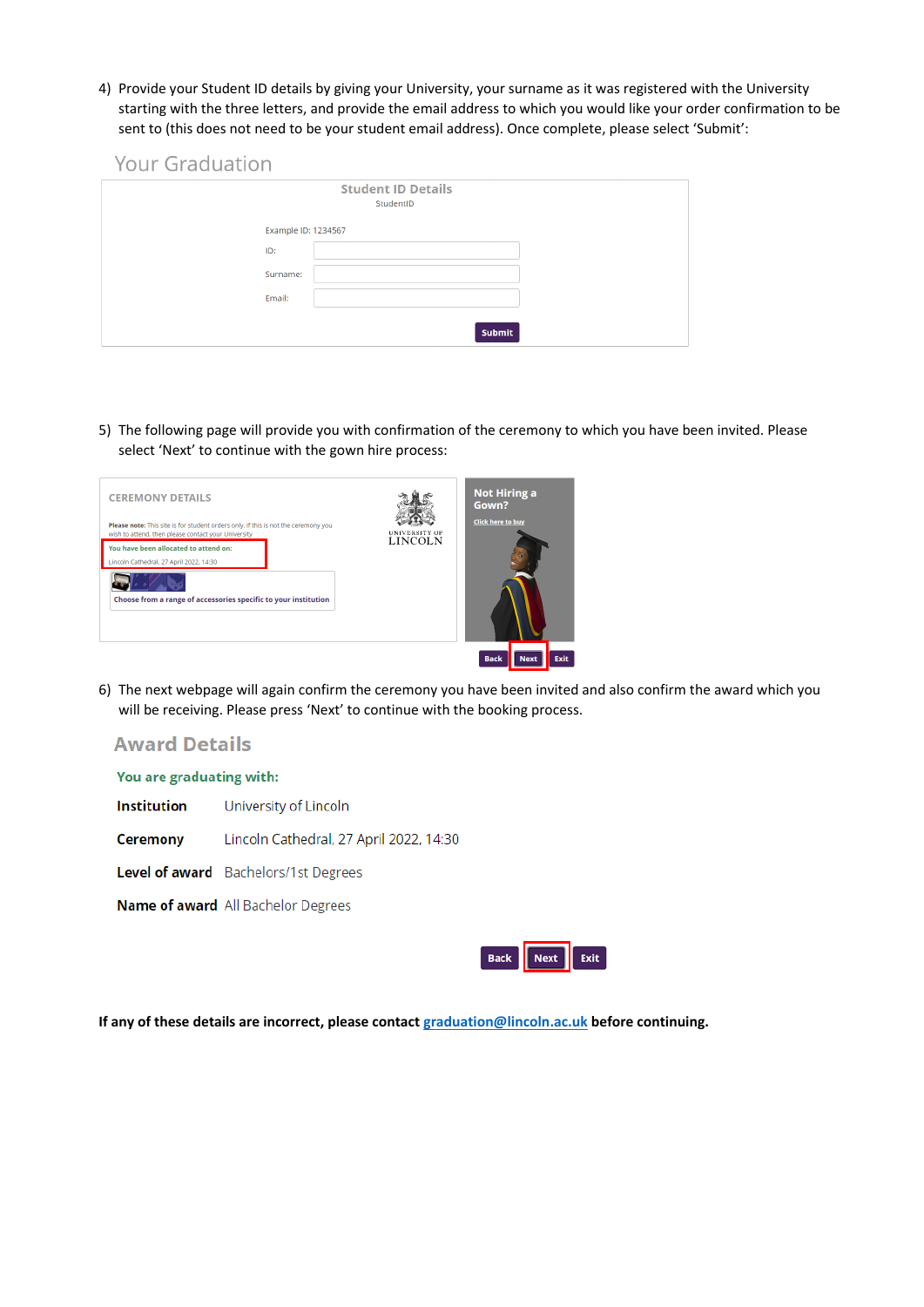7) Please provide your personal information to create an account with the William Northam website to complete your order. Once you have provided all of your information, please press 'Next' to continue:

| <b>Personal Details</b>          |                                                                                                                                                                                                                                                                                                                                                                                                                                                                                                                                                                                                                                                                                                |   | <b>Address Details</b>                                                                             |                |                                                                                                                                                                                                                                                                                                                                        |
|----------------------------------|------------------------------------------------------------------------------------------------------------------------------------------------------------------------------------------------------------------------------------------------------------------------------------------------------------------------------------------------------------------------------------------------------------------------------------------------------------------------------------------------------------------------------------------------------------------------------------------------------------------------------------------------------------------------------------------------|---|----------------------------------------------------------------------------------------------------|----------------|----------------------------------------------------------------------------------------------------------------------------------------------------------------------------------------------------------------------------------------------------------------------------------------------------------------------------------------|
|                                  | PLEASE COMPLETE THE FOLLOWING DETAILS                                                                                                                                                                                                                                                                                                                                                                                                                                                                                                                                                                                                                                                          |   | PLEASE COMPLETE THE FOLLOWING DETAILS                                                              |                |                                                                                                                                                                                                                                                                                                                                        |
|                                  | If you are completing this form on behalf of someone else, please<br>supply their details and not yours. Information provided will only be<br>used by us in accordance with our privacy policy<br>Mandatory fields are marked with an asterisk (*)                                                                                                                                                                                                                                                                                                                                                                                                                                             |   | used by us in accordance with our privacy policy<br>Mandatory fields are marked with an asterisk * |                | If you are completing this form on behalf of someone else, please<br>supply their details and not yours. Information provided will only be                                                                                                                                                                                             |
|                                  |                                                                                                                                                                                                                                                                                                                                                                                                                                                                                                                                                                                                                                                                                                |   | Use name from left column &                                                                        |                |                                                                                                                                                                                                                                                                                                                                        |
| Title*                           | Please select                                                                                                                                                                                                                                                                                                                                                                                                                                                                                                                                                                                                                                                                                  | v | First name*                                                                                        |                |                                                                                                                                                                                                                                                                                                                                        |
| First name*                      |                                                                                                                                                                                                                                                                                                                                                                                                                                                                                                                                                                                                                                                                                                |   | Surname*                                                                                           |                |                                                                                                                                                                                                                                                                                                                                        |
| Last name*                       |                                                                                                                                                                                                                                                                                                                                                                                                                                                                                                                                                                                                                                                                                                |   | Address line 1*                                                                                    |                |                                                                                                                                                                                                                                                                                                                                        |
| Email* <sup>O</sup>              |                                                                                                                                                                                                                                                                                                                                                                                                                                                                                                                                                                                                                                                                                                |   | Address line 2                                                                                     |                |                                                                                                                                                                                                                                                                                                                                        |
| Confirm email*                   |                                                                                                                                                                                                                                                                                                                                                                                                                                                                                                                                                                                                                                                                                                |   | Town/City*                                                                                         |                |                                                                                                                                                                                                                                                                                                                                        |
| Password*                        |                                                                                                                                                                                                                                                                                                                                                                                                                                                                                                                                                                                                                                                                                                |   | County/State                                                                                       |                |                                                                                                                                                                                                                                                                                                                                        |
| Confirm password*                |                                                                                                                                                                                                                                                                                                                                                                                                                                                                                                                                                                                                                                                                                                |   | Postcode*                                                                                          |                |                                                                                                                                                                                                                                                                                                                                        |
| Mobile phone*                    | $+44$<br>۰                                                                                                                                                                                                                                                                                                                                                                                                                                                                                                                                                                                                                                                                                     |   | Country*                                                                                           | United Kingdom |                                                                                                                                                                                                                                                                                                                                        |
| Contact number*                  | ٠<br>$+44$                                                                                                                                                                                                                                                                                                                                                                                                                                                                                                                                                                                                                                                                                     |   |                                                                                                    |                |                                                                                                                                                                                                                                                                                                                                        |
| privacypolicy@williamnortham.com | We may use your information to notify you (by e-mail or post) about important changes to the website, about new<br>William Northam products, services and special offers we think you would appreciate.<br>Please tick here to indicate that you would like to receive this information. $\Box$<br>We may pass on your information to your institution so that they can notify you (by email or post) about products,<br>services and special offers they think you would appreciate.<br>Please tick here to indicate that you would like to receive notifications from your institution. 0<br>If you change your mind and would rather not receive this information, please send an e-mail to |   |                                                                                                    |                | Purchased items will be shipped to<br>the delivery address. Hired items<br>will be delivered to your ceremony<br>gowning area unless otherwise<br>advised.<br>If booking to attend graduation or<br>awards ceremonies, contact<br>details may be shared with the<br>hosting institution for event<br>administration purposes or, where |

8) To proceed to order your gown, please select the button that says 'Click here to start your order'

# **Your Graduation**

| <b>Your Graduation Summar</b> |
|-------------------------------|
| Universi                      |
| 27 April                      |
| Bachelo                       |
| All Bach                      |
|                               |

#### ry. ity of Lincoln 2022 14:30 ors/1st Degrees

#### **Amend My Details**

elor Degrees

**Progress** 

**Ticketing Gown hire** Not Purchased Not Purchased

Memorabilia Not Purchased

Please make sure you order your OWN and your **GUESTS tickets** 



**Choose your** next step Academic Dress Hire &<br>Photography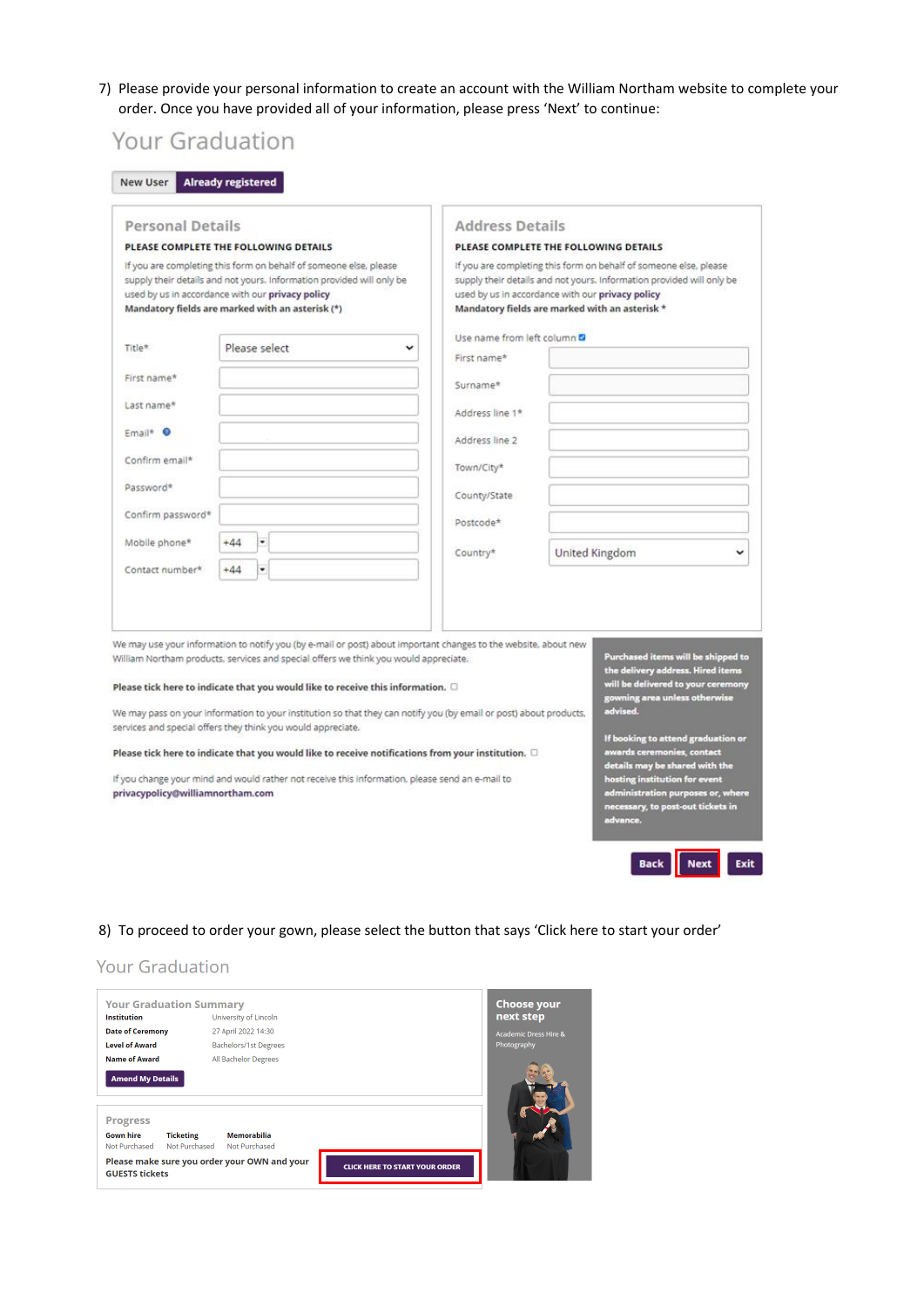9) This page will ask you to order your tickets. You will automatically be allocated a ticket for yourself please select the number of guest tickets required and select 'Next'





## You then have the chance to check out or continue with gown hire.

# **Final Review**



**LINCOLN** 

The ticket type is Combined (seat plus additional services as advised by your institution)

| Item                  | <b>Item Cost</b> | Quantity | <b>Total Cost</b> |
|-----------------------|------------------|----------|-------------------|
| <b>Student Ticket</b> | £0.00            |          | £0.00             |
| <b>Guest Ticket</b>   | £0.00            | 2        | £0.00             |
|                       |                  |          | Total £0.00       |

Your Institution will issue your tickets by email, by post or by collection on the day



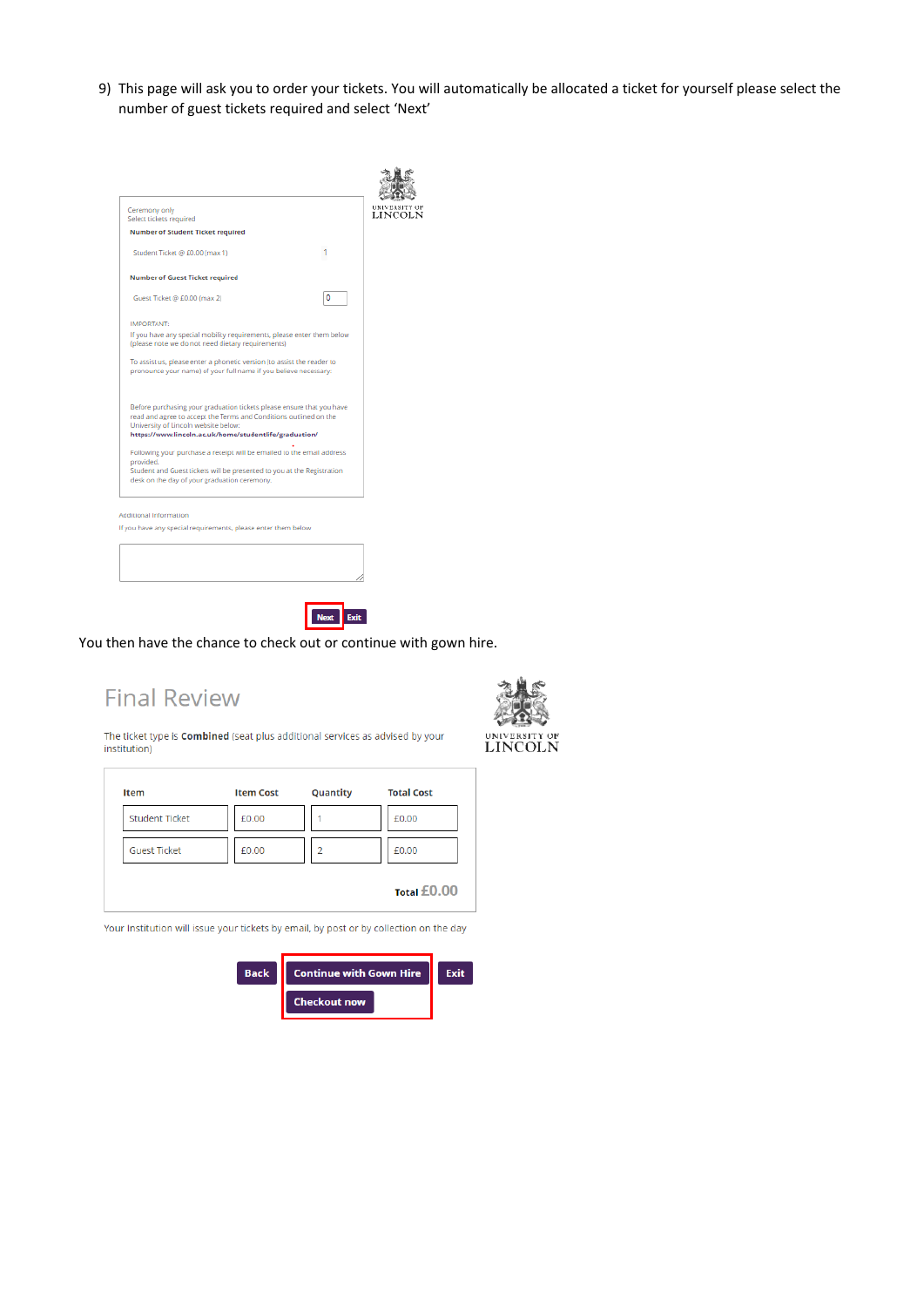10. This page will ask you to provide your sizing information for your gown and hat hire. You will automatically be provided with the appropriate colour for the award that you will be receiving. You have the option to hire or buy each piece of attire.

Once you have completed your size details and selected your hire options, please select 'Next':



### **Your Graduation**

Note : Items cannot be hired individually but you will receive a discount on your Gownhire if you buy all or part of the outfit. Hire discounts vary according to items purchased and may be up to 100%.



#### Please note you can order in centimetres

| Unit of measurement | m/cm   |  |
|---------------------|--------|--|
| Or feet/inches      |        |  |
| Unit of measurement | ft/ins |  |

11.You will be provided with a summary of your order. To edit any of your gown hire details, select 'Back'. To finish your order select 'Checkout Now':

| <b>Your Graduation</b>                                                              |  |
|-------------------------------------------------------------------------------------|--|
| You have requested all the items you need to graduate. The details are shown below. |  |

| <b>Hire Details</b> |                         |                     |                    |
|---------------------|-------------------------|---------------------|--------------------|
| <b>Transaction</b>  | <b>Description</b>      | <b>Size Details</b> | Value              |
| Hire                | Hood - Lincoln Bachelor | N/A                 | £12.00             |
| Hire                | Hat - Mortarboard       | 57                  | £5.00              |
| Hire                | Gown - U/G ST4 (PS)     | 1.57 <sub>m</sub>   | £25.00             |
|                     |                         |                     | Hire Total: £42.00 |

#### Institution University of Lincoln University of Lincoln 25/04-05/05 2022 Ceremony **Ceremony day** 27 April 2022 14:30 Award Bachelors/1st Degrees

Grand<br>Total £42.00



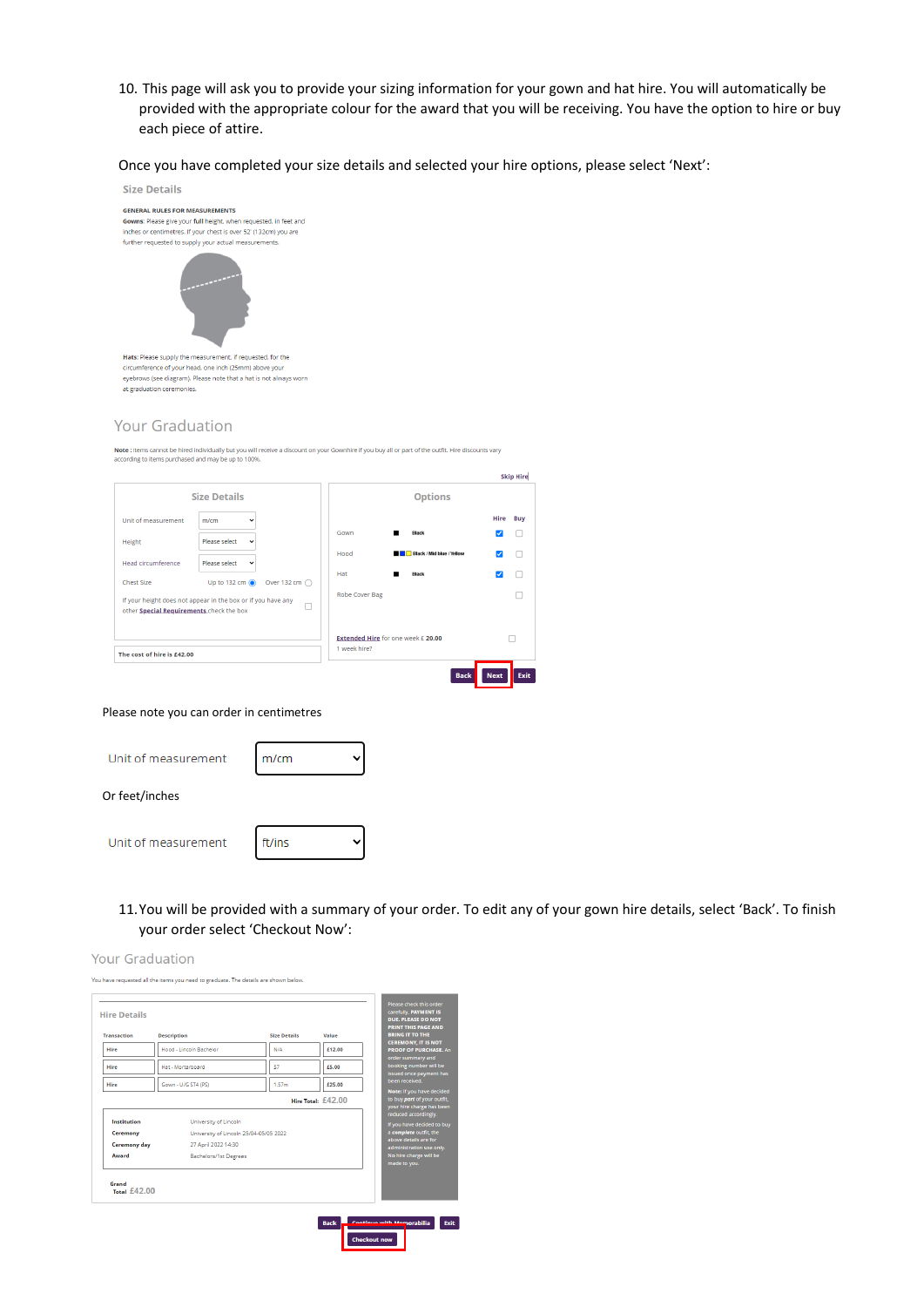12. When you select checkout now, you will be provided with Northam's terms and conditions to review and accept:

# **Your Graduation**

| To enable us to process your<br>order you need to accept | <b>TERMS AND CONDITIONS</b>                                                                                                                                                                                                                                                                                                                                                                                                                                                                                                                                                   |
|----------------------------------------------------------|-------------------------------------------------------------------------------------------------------------------------------------------------------------------------------------------------------------------------------------------------------------------------------------------------------------------------------------------------------------------------------------------------------------------------------------------------------------------------------------------------------------------------------------------------------------------------------|
| the following terms and<br>conditions.                   | <b>TERMS AND CONDITIONS OF SUPPLY</b>                                                                                                                                                                                                                                                                                                                                                                                                                                                                                                                                         |
|                                                          | <b>Introduction</b><br><b>Supplier of Products and Services</b><br><b>Booking tickets for Ceremonies</b><br><b>Product information</b><br><b>Ordering and availability</b><br><b>Changes to orders</b><br><b>Delivery (purchased Products only)</b><br><b>Delivery outside the United Kingdom</b><br>Photography<br><b>Price and payment</b><br>Hire Products, collection and returns<br><b>Cooling-off period</b><br><b>Returns (purchased Products only)</b><br><b>Refunds policy</b><br><b>Faulty products</b><br><b>Our liability</b><br><b>General, law and disputes</b> |
|                                                          | I have read and agree to be bound by the<br><b>Decline</b><br><b>Exit</b><br><b>Back</b><br>Accept<br>terms and conditions above.                                                                                                                                                                                                                                                                                                                                                                                                                                             |

13. You will be asked to review and confirm your personal details and the billing address. This page will show the details you provided previously so that you can update them if required. Once ready to proceed, please select 'Next':

# **Your Graduation**

#### **Personal Details**

Information provided will only be used by us in accordance with our privacy policy

#### Mandatory fields are marked with an asterisk (\*).

| Please check your details are correct. |                                             |                                  |                                       |
|----------------------------------------|---------------------------------------------|----------------------------------|---------------------------------------|
| <b>DELIVERY ADDRESS</b>                |                                             | <b>CARD HOLDER ADDRESS</b>       |                                       |
|                                        |                                             | Use same name and address $\Box$ |                                       |
| First name*                            |                                             | First name*                      |                                       |
| Last name*                             |                                             | Last name*                       |                                       |
| Address Line 1:*                       |                                             | Address Line 1*                  |                                       |
| Address Line 2                         |                                             | Address Line 2                   |                                       |
| Town/City*                             |                                             | Town/City:*                      |                                       |
| County/State:                          |                                             | County/State:                    |                                       |
| Postcode *                             |                                             | Postcode: *                      |                                       |
| Country:*                              | United Kingdom<br>$\checkmark$              | Country:*                        | <b>United Kingdom</b><br>$\checkmark$ |
| Mobile phone:                          | $\mathsf{L}$ 44 $\blacksquare$ Enter number | Mobile phone:                    | $\mathsf{A}$ A $\Box$ Enterprise ber  |

| $+44$<br>Mobile phone: | $\blacktriangleright$ Enter number | Mobile phone: | $+44$ | $\boxed{\blacksquare}$ Enter number |
|------------------------|------------------------------------|---------------|-------|-------------------------------------|
| $+44$<br>Telephone:    | $\blacktriangleright$ Enter number | Telephone:    | $+44$ | Enter number                        |

Delivery address required if different from cardholder address.

**Update Details** 

#### Please provide a mobile phone if you want to receive SMS messages.

PLEASE NOTE: PO Box or University addresses will not be accepted.

All orders, with the exception of photographs and individual hats, will require a signature for you to receive the goods. Please ensure the address you give is one where someone will be able to sign for the delivery. A PO Box Number or University is not normally a suitable address. All photographs and individual hat orders will be posted by Royal Mail. You should receive your photographs within 4- 6 weeks of your ceremony.